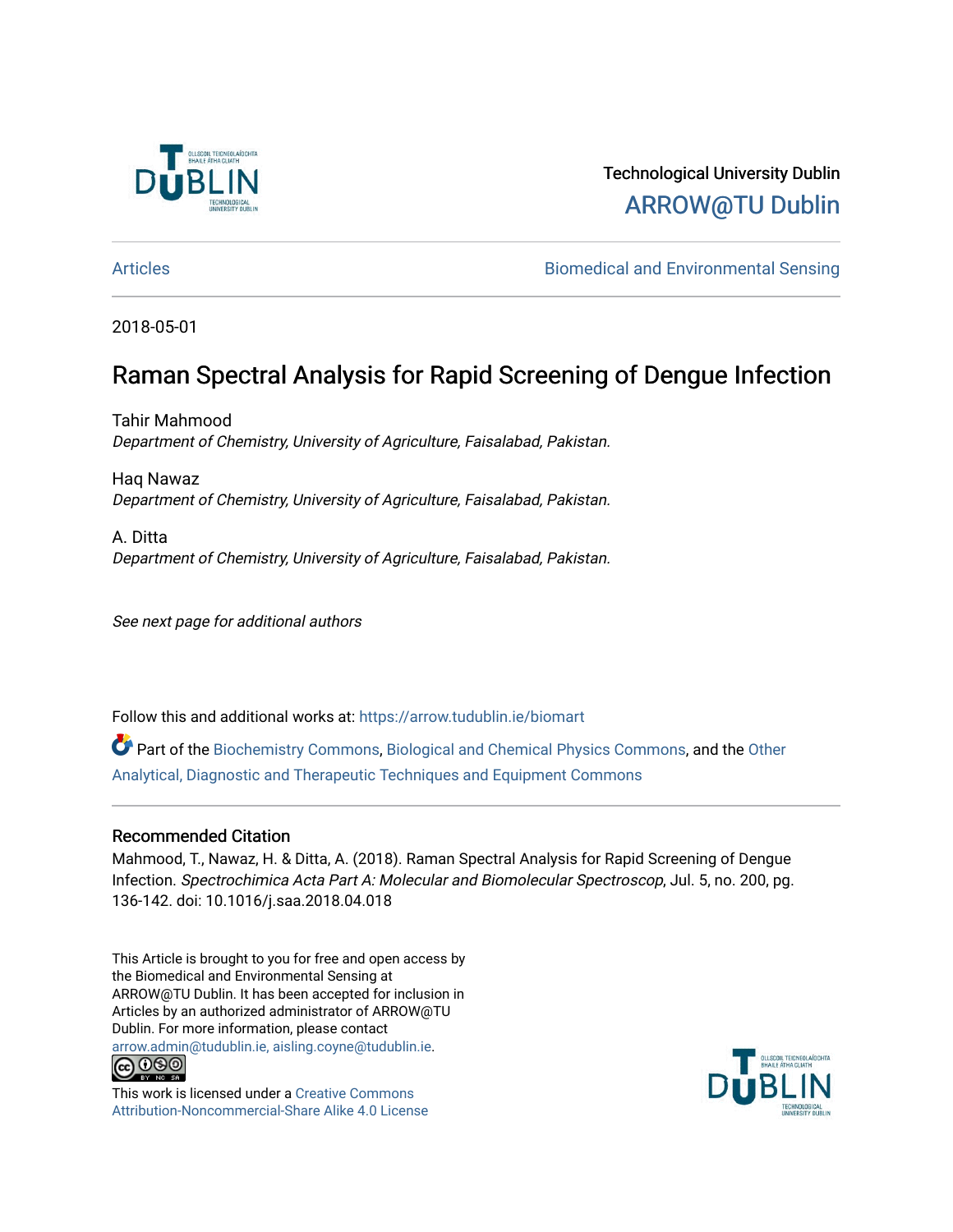#### Authors

Tahir Mahmood, Haq Nawaz, A. Ditta, M.I. Majeed, M.A. Hanif, N. Rashid, H.N. Bhatti, H.F. Nargis, M. Saleem, Franck Bonnier, and Hugh Byrne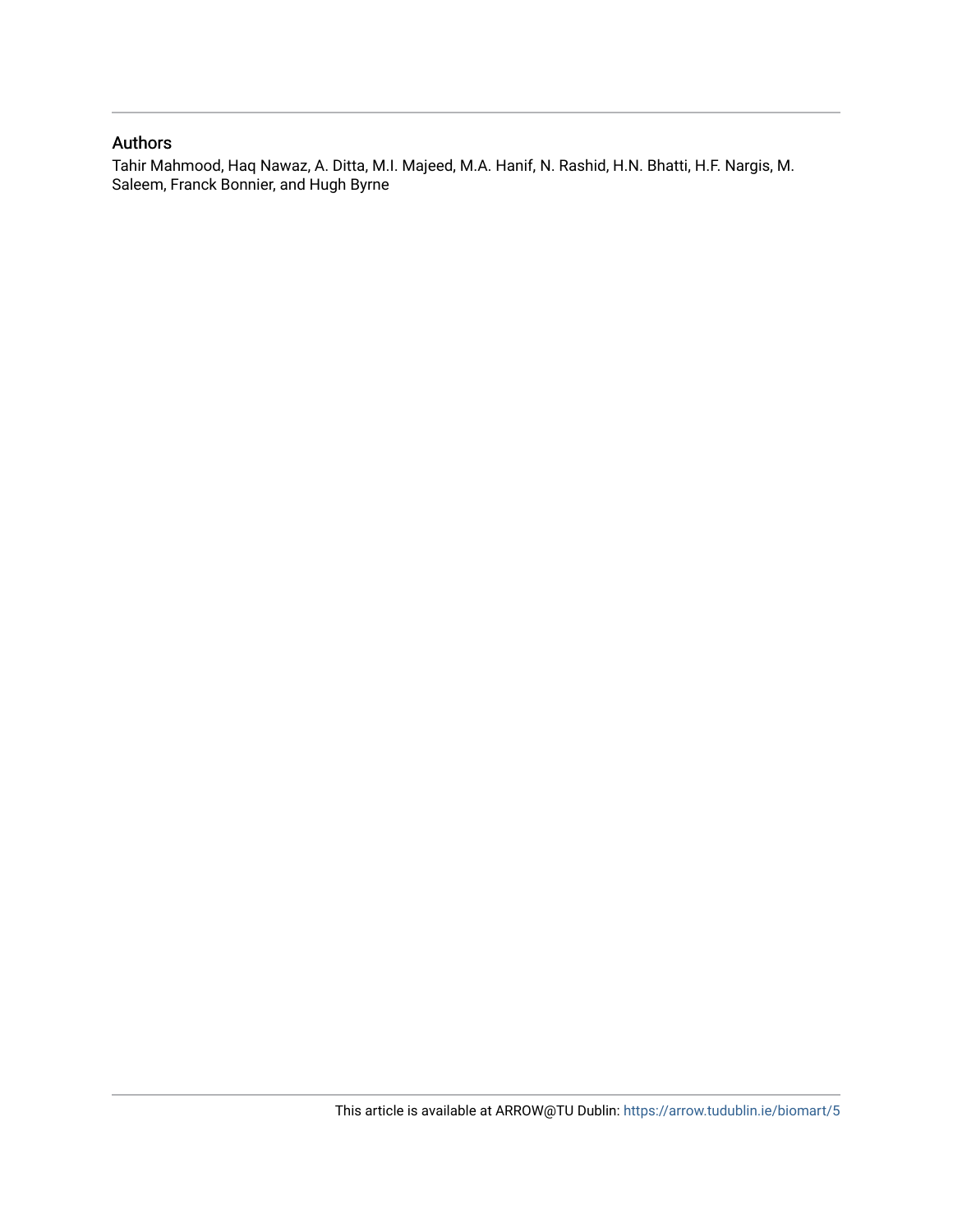**Title:**

# **Raman spectral analysis for rapid screening of dengue infection**

# **Authors:**

T. Mahmood<sup>a</sup>, H. Nawaz<sup>a\*</sup>, A. Ditta<sup>a</sup>, M. I. Majeed<sup>a</sup>, M. A. Hanif<sup>a</sup>, N. Rashid<sup>b</sup>, H. N. Bhatti<sup>a</sup>, H. F. Nargis<sup>a</sup>, M. Saleem<sup>c</sup>, F. Bonnier<sup>d</sup> and H.J. Byrne<sup>e</sup>

<sup>a</sup>Department of Chemistry, University of Agriculture, Faisalabad, Pakistan.

<sup>b</sup>University of Central Punjab, Faisalabad campus, Faisalabad, Pakistan.

<sup>c</sup> National Institute of Lasers and Optronics (NILOP), Islamabad, Pakistan.

<sup>d</sup>EA 6295 Nano-médicaments and nano-sondes, Université François-Rabelais de Tours, Tours, France.

<sup>e</sup> FOCAS Research Institute, Dublin Institute of Technology, Kevin Street, Dublin 8, Ireland.

\*Corresponding Author: Dr Haq Nawaz

E-mail: [haqchemist@yahoo.com](mailto:haqchemist@yahoo.com)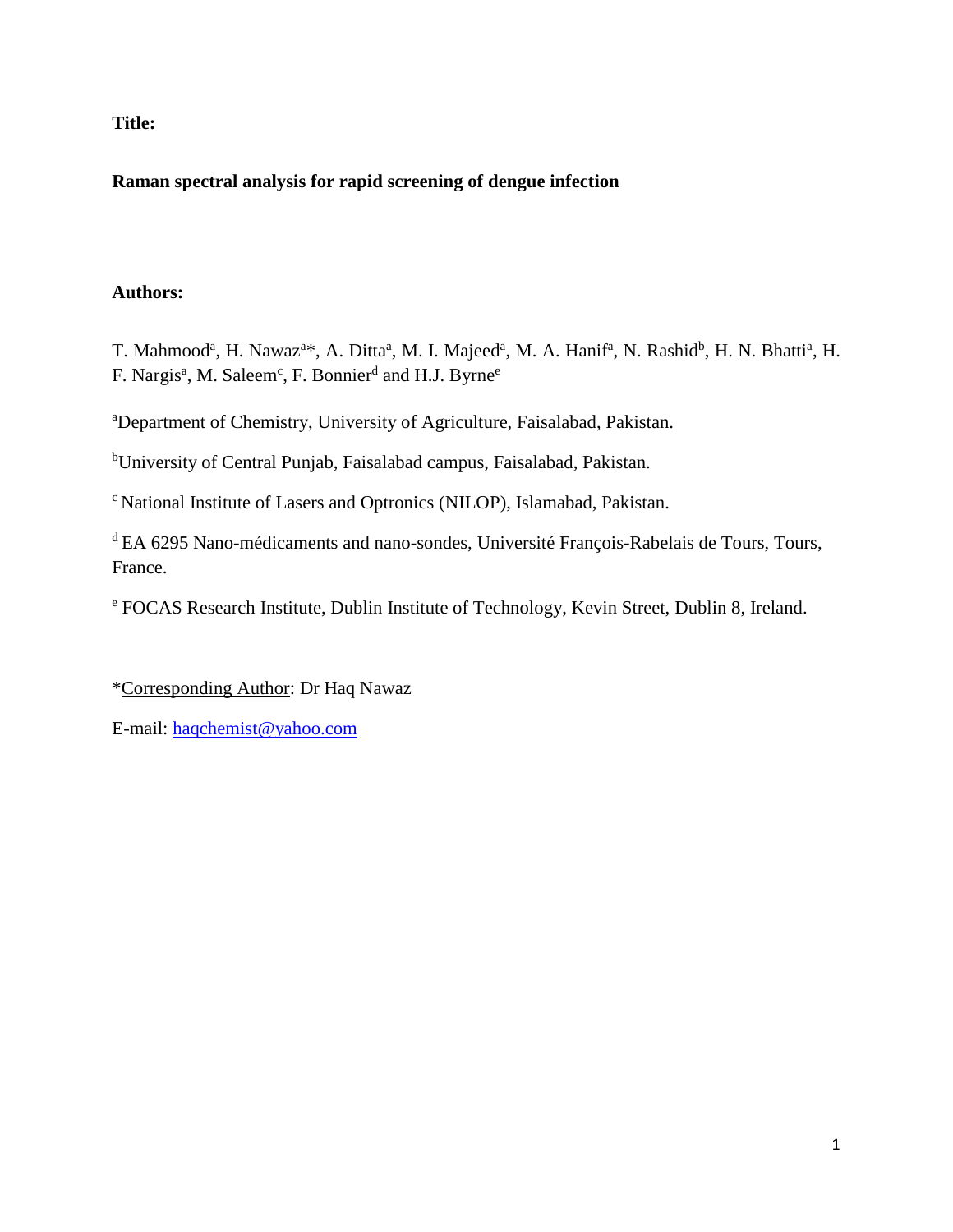#### **Abstract**

Infection with the dengue virus is currently clinically detected according to different biomarkers in human blood plasma, commonly measured by enzyme linked immunosorbent assays, including non-structural proteins (Ns1), immunoglobulin M (IgM) and immunoglobulin G (IgG). However, there is little or no mutual correlation between the biomarkers, as demonstrated in this study by a comparison of their levels in samples from 17 patients. As an alternative, the label free, rapid screening technique, Raman spectroscopy has been used for the characterisation/diagnosis of healthy and dengue infected human blood plasma samples. In dengue positive samples, changes in specific Raman spectral bands associated with lipidic and amino acid/protein content are observed and assigned based on literature and these features can be considered as markers associated with dengue development. Based on the spectroscopic analysis of the current, albeit limited, cohort of samples, Principal Components Analysis (PCA) coupled Factorial Discriminant Analysis, yielded values of 97.95% sensitivity and 95.40% specificity for identification of dengue infection. Furthermore, in a comparison of the normal samples to the patient samples which scored low for only one of the biomarker tests, but high or medium for either or both of the other two, PCA-FDA demonstrated a sensitivity of 97.38 % and specificity of 86.18 %, thus providing an unambiguous screening technology.

**Keywords:** dengue infection; blood plasma, blood plasma biomarkers, Raman spectroscopy; Principal components analysis; Factorial Discriminant analysis;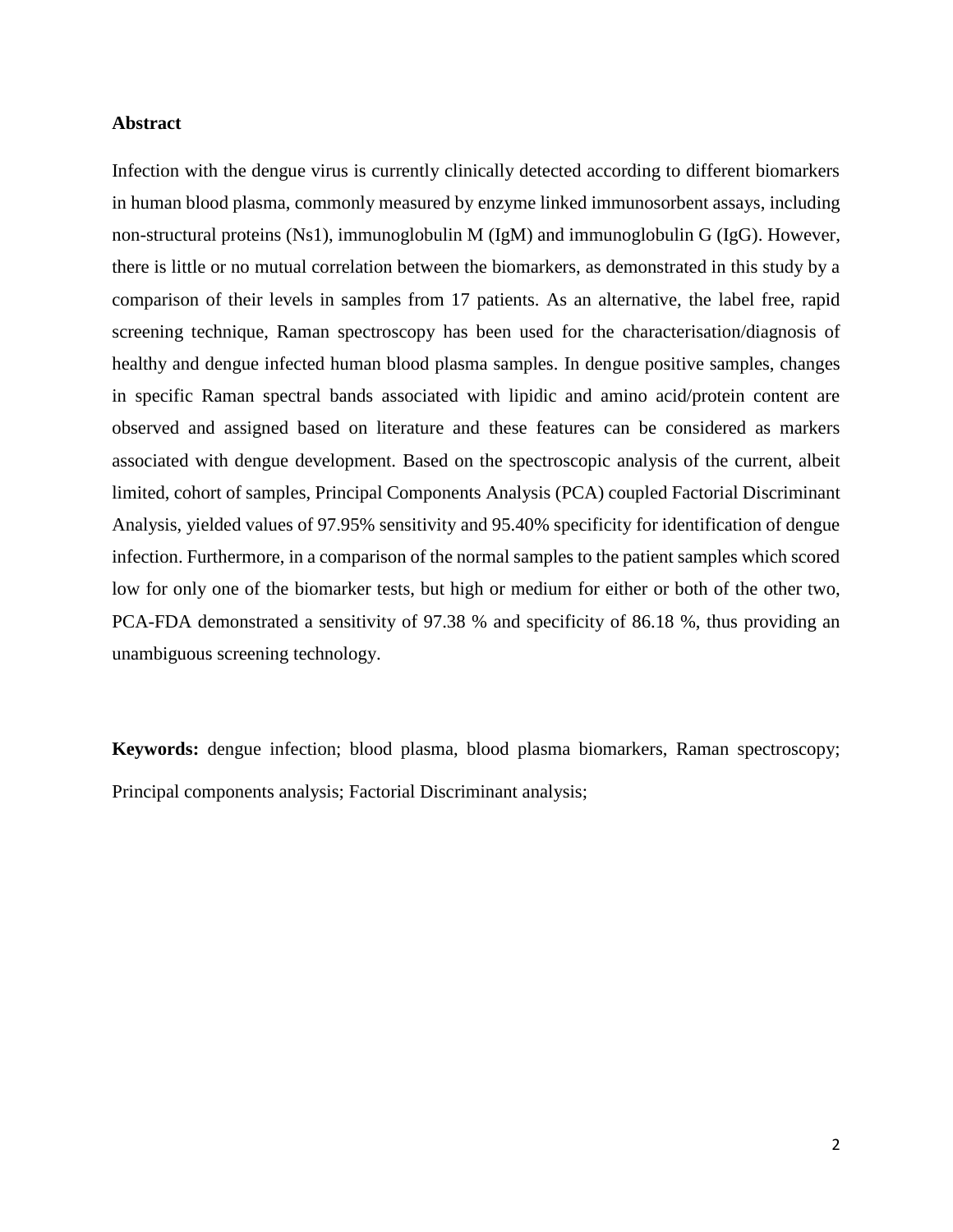#### **Introduction**

Dengue disease has become a serious health concern, affecting millions of people worldwide every year. According to the WHO [1], about 3.97 billion people live in dengue pandemic tropical areas, and annually 400 million are infected, 96 million present clinically and 20,000 die of the disease. In Pakistan, 539 deaths having been reported in the last 12 years, 55,946 persons were found to be infected and 60% of cases are thought not to be reported. Dengue is a mosquito bite infection transmitted by one of the four dengue virus serotypes [2]. It is spreading more quickly in urban and semi urban areas and has become a serious health problem [3]. In some cases, the disease develops into severe DSS (dengue shock syndrome) or DHF (dengue hemorrhagic fever), resulting in bleeding leading to thrombocytopenia, loss of blood plasma, and severely low blood pressure. Children  $(≤15$  years) are more severely infected than adults by dengue in Asia [3-6].

Dengue viruses contain a single strand of RNA of flavivirus [7] and produce new viral strands, translated and duplicated after infection. The non-structural proteins (Ns1) in the flavivirus regulate the duplication procedure of viral RNA [8]. The Ns1 proteins circulate in the blood plasma of dengue infected patients after the onset of symptoms of dengue fever for the first few days [9] and hence can be considered a viable biomarker for the diagnosis of disease by PCR (polymerase chain reaction) and ELISA (enzyme linked immunosorbent assay) in the early stage of infection [10-11].

Acute dengue infection can be confirmed by the presence of IgM (immunoglobulin M), while secondary dengue virus infection is indicated by the presence of IgG (immunoglobulin G) and both are also monitored by ELISA. Notably, the presence of IgM in a sample can indicate early stage infection, whereas the presence of elevated IgG levels, with normal IgM values, leads to the conclusion that dengue infection has occurred in the past [12].

In the early stages, a comprehensive analysis of dengue infection or biochemical changes produced by the dengue virus is of significant value for the diagnosis of dengue and its prevention. Although the treatment of dengue is only symptomatic, because there is no specific cure available for it [13], efficient and accurate diagnosis of the disease is important for clinical care which includes early detection of severe cases, case confirmation as well as differential diagnosis with other infectious diseases. Moreover, early diagnosis may also be required for outbreak control, pathogenesis,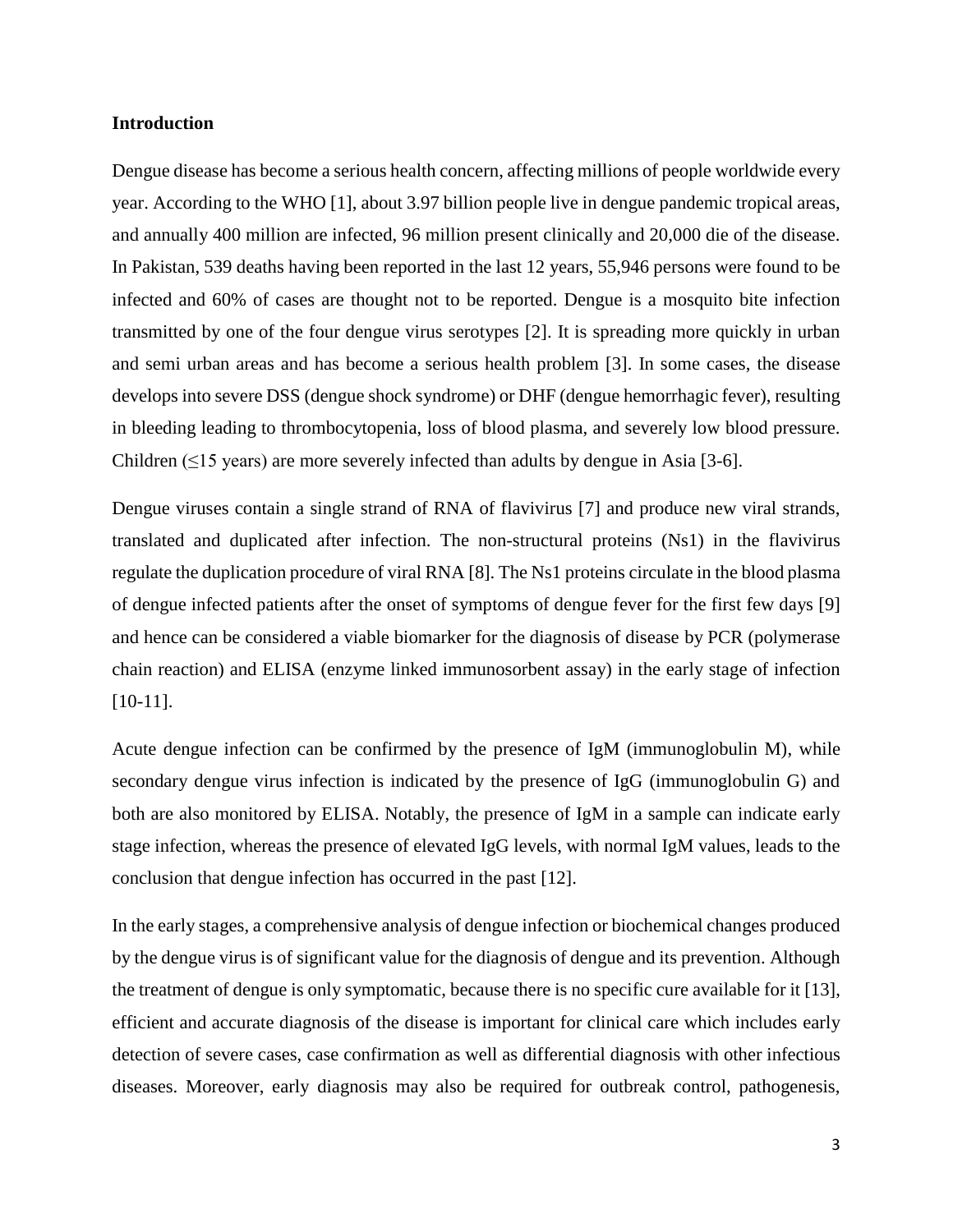academic research, vaccine development, and clinical trials [14]. There are many diagnostic methods already used in clinical practice, based on the detection of RNA, antibodies in serological tests and virus isolation in cell culture etc. [15-16]. The most common clinically employed diagnostic methods for dengue detection are ELISA and PCR, which has higher specificity and sensitivity, but these modalities are usually complex, lengthy and costly. Moreover, for the detection of Ns1, IgG and IgM, separate methods/tests are used. It is a most challenging task to diagnose infection with the dengue virus in the initial stages of dengue attack, essential to prevent a pandemic, and for recovery of the patient. Where rapid detection is required, compromise has to be made on specificity and sensitivity.

Raman spectroscopy has been proven in recent years to be a highly sensitive and specific technique for the definition of biomedical changes produced in the body and diagnosis of different diseases [17-18]. It has been extensively employed over the past two decades for the characterisation of biological cells and tissue [19] and the influence of external agents on the cell [20-25]. Moreover, Raman spectroscopy has the capability to provide high content information, and even small changes in any of the biological macromolecules, including lipids, proteins and DNA, can be characterised simultaneously [26-28]. The Raman spectral changes which are identified could be helpful as diagnostic markers for the disease.

Recently, viral infections such as human papilloma (HPV), Hepatitis C (HCV), dengue virus and many other diseases have been successfully monitored by Raman spectroscopy [29-32]. Khan et al. demonstrated the potential of Raman spectroscopy, coupled with support vector machine analysis, to diagnose dengue infection in human serum, based on positive IgM status, with a high degree of accuracy (85%) and precision (90%), and corresponding sensitivity and specificity of 73% and 93%, respectively [33]. Bilal et al. performed a similar analysis, based on Partial Least Squares Regression analysis of Raman spectroscopic data of IgM positive and normal human serum samples, and using the receiver operating characteristic curve (ROC) approach, reported an accuracy of 96.67%, a sensitivity of 90% and a specificity of 100% [34]. However, in both studies, spectroscopic data was correlated with only one of the three common clinical biomarkers.

In the present study, correlations between the levels Ns1, IgG and IgM positive blood plasma samples as measured using conventional ELISA kits, are compared and it is observed that there are few or no correlations. Raman spectroscopy, coupled with Principal Components Analysis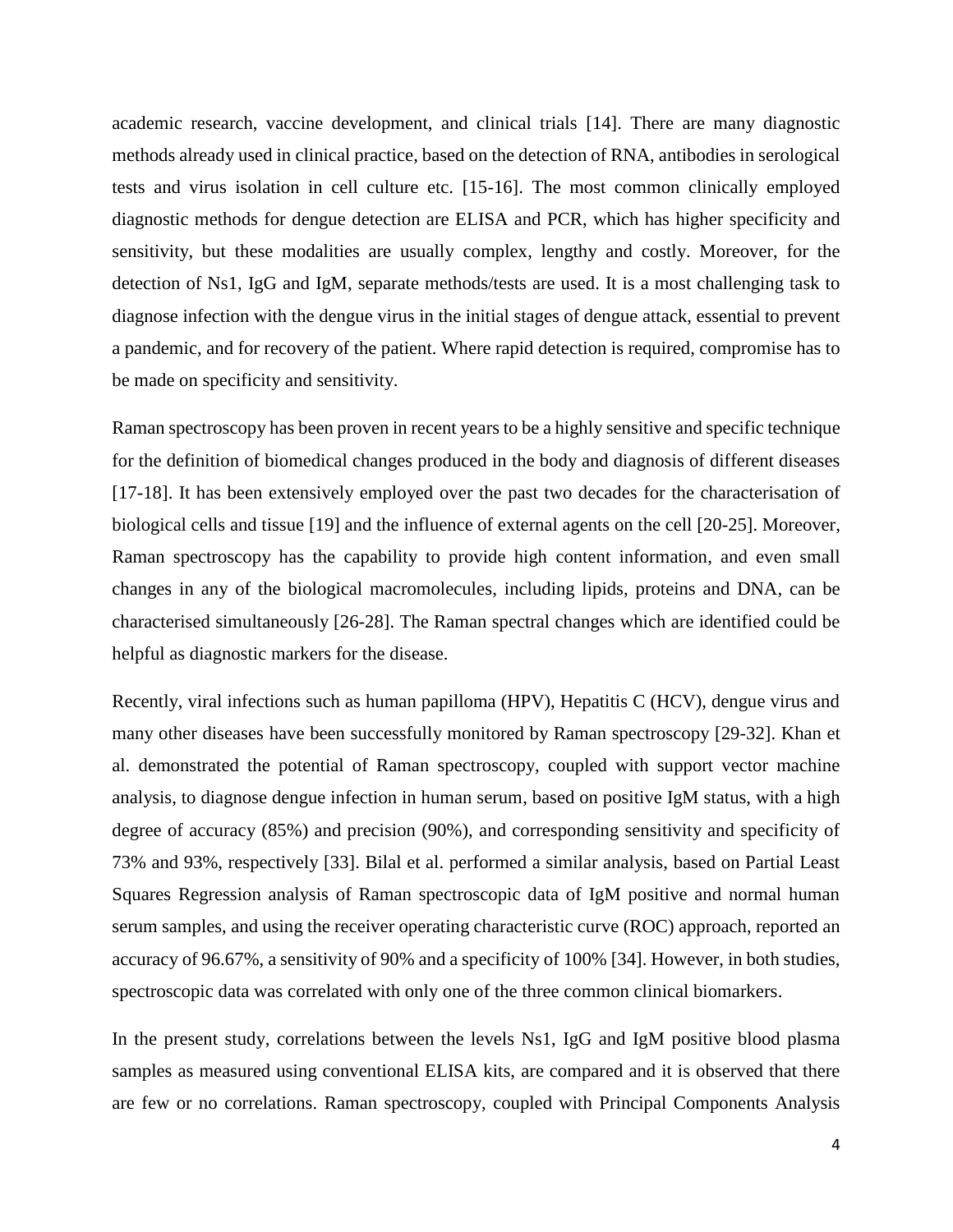(PCA) is explored for differentiation between normal/healthy and Ns1, IgG and IgM positive blood plasma samples, which could pave the path for a more comprehensive monitoring of the stage of the infection by establishing specific Raman spectral features associated with these three markers of the disease. A combination of PCA and Factorial Discriminant Analysis (PCA-FDA) is employed to quantify the diagnostic potential of the technique.

#### **Materials and methods**

#### **Sample preparation**

Blood plasma samples of 17 control (healthy volunteers) and 17 patients who presented with symptoms of dengue infection, were collected from Allied Hospital Faisalabad, Pakistan. All the blood plasma samples were handled according to the US NIH (National Institute of Health) recommendations. Quantitative serology of the 17 patient samples was performed to measure the levels of NS1 protein, IgG and IgM by using ELISA kits for dengue (Vircell Cat No. G1018, M1018). The outputs of the test kits are expressed in terms of optical density, and for this study, the cut off values for Ns1, IgM and IgG were 0.389, 0.378 and 0.384 respectively, as prescribed by the manual for the respective kits. In this regard, it is important to mention that these cut off values for the Ns1, IgM and IgG can be found only for the dengue infected patients and not for the healthy/control samples, as all the three biomarkers are associated specifically with the infection of the virus. The different values of Ns1, IgM and IgG, are shown in **Table 1,** along with their categorisation according to Normal, Medium and High levels of biomarker.

#### **Raman spectral acquisition**

To minimise any effects of heating due to residual absorbance in plasma at the laser wavelength of 785nm, a 20 μl drop of each plasma sample was placed on an aluminium slide at room temperature and Raman spectra were acquired before the plasma sample had dried. The process of placing the 20μl drop on the aluminium slide was repeated 3 times by employing a clean aluminium slide each time for acquiring 20-25 spectra in total from each sample.

Raman spectral acquisition from all of the 17 healthy control and 17dengue infected blood plasma samples was performed using a Raman spectrometer (Peak Seeker Pro-785; Agiltron, USA). The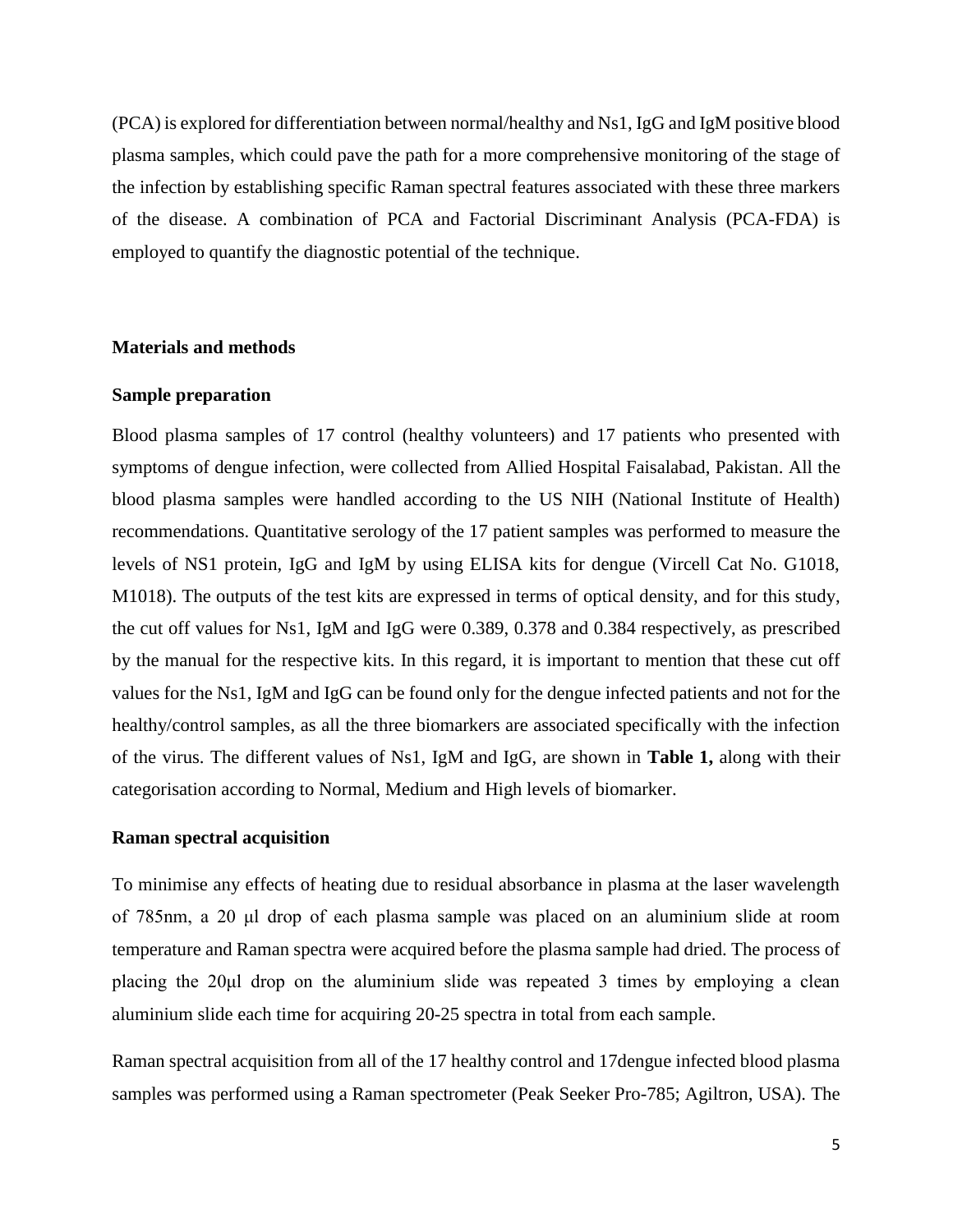Peak Seeker Pro-785 utilizes a 785nm diode laser as the excitation source, delivering a laser power of  $\sim$ 60 mW at the sample. The laser was delivered to the sample through a 10 $\times$  objective. The acquisition of the Raman spectra for all the samples was executed from 600 to 1800 cm<sup>-1</sup>and 20– 25 Raman spectra per sample were acquired with an acquisition time of 30 second.

| <b>Dengue</b><br><b>Sample</b> | <b>Ns1 values</b> | Ns1 Cut-<br>off(0.389) | <b>IgM</b> values | IgM Cut-<br>off(0.378) | <b>IgG</b> values | IgG Cut-<br>off(0.384) |
|--------------------------------|-------------------|------------------------|-------------------|------------------------|-------------------|------------------------|
| D <sub>1</sub>                 | 2.993             | High                   | 0.35              | Low                    | 0.136             | Low                    |
| D <sub>2</sub>                 | 3.602             | High                   | 0.251             | Low                    | 2.013             | High                   |
| D <sub>3</sub>                 | 2.727             | High                   | 0.143             | Low                    | 1.173             | High                   |
| D <sub>4</sub>                 | 2.634             | Medium                 | 0.155             | Low                    | 0.161             | Low                    |
| D <sub>5</sub>                 | 0.205             | Low                    | 0.88              | Medium                 | 1.274             | High                   |
| D <sub>6</sub>                 | 0.1               | Low                    | 1.252             | High                   | 1.997             | High                   |
| D7                             | 2.751             | Medium                 | 1.827             | High                   | 0.83              | Low                    |
| D <sub>8</sub>                 | 2.996             | High                   | 0.144             | Low                    | 0.136             | Low                    |
| D <sub>9</sub>                 | 2.786             | High                   | 0.727             | Medium                 | 0.823             | Medium                 |
| D <sub>10</sub>                | 2.751             | High                   | 0.247             | Low                    | 1.212             | High                   |
| D11                            | 0.967             | Medium                 | 1.038             | High                   | 0.167             | Low                    |
| D12                            | 0.016             | Low                    | 0.046             | Low                    | 0.633             | Medium                 |
| D13                            | 0.125             | Low                    | 0.18              | Low                    | 0.145             | Low                    |
| D14                            | 2.93              | High                   | 0.173             | Low                    | 0.191             | Low                    |
| D15                            | 2.625             | Medium                 | 0.486             | Medium                 | 0.578             | Medium                 |
| D <sub>16</sub>                | 1.19              | Medium                 | 0.117             | High                   | 0.118             | Low                    |
| D17                            | 2.786             | High                   | 0.25              | Low                    | 0.365             | Low                    |

**Table 1:** Details of dengue samples and their different serologically determined values of the biomarkers Ns1, IgM and IgG. Numbers in (brackets) define the clinical cut off between normal and infected. For the purpose of this study, the latter categories are further differentiated according to "Medium" and "High" biomarker levels.

#### **Data pre-processing**

All data processing of the Raman spectra was performed using MatLab 7.8 and established protocols [26]. Data pre-processing included baseline correction, smoothing, vector normalisation, and substrate removal. All spectra, including substrate backgrounds, were vector normalised and smoothed using a Savitzky–Golay smoothing method (order 3, 17 point window). A rubber band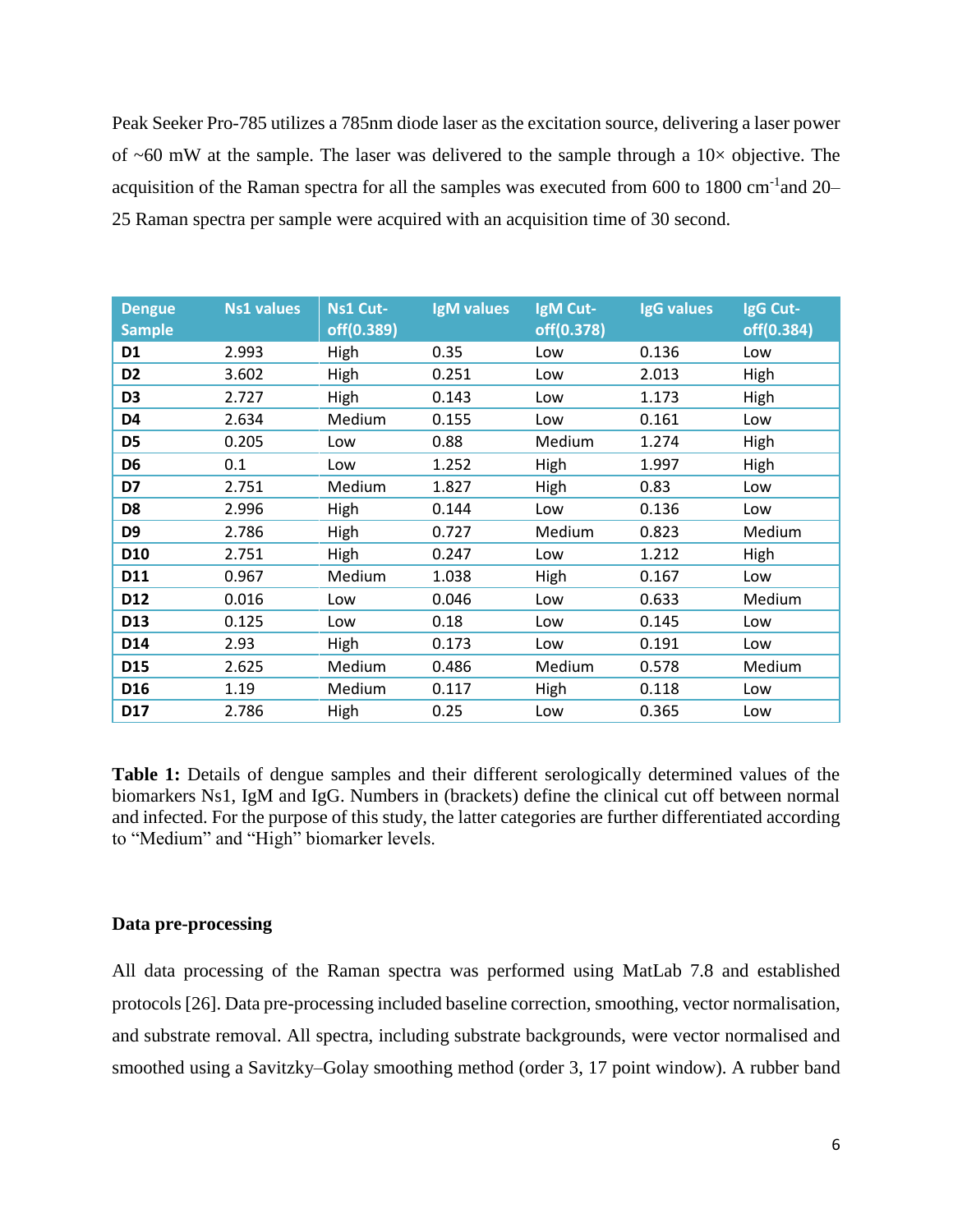correction for baseline removal for all the spectra was carried out and the substrate spectra were subtracted from each spectrum.

#### **Data analysis**

The Raman spectral features were analysed by comparing the mean Raman spectra of dengue infected blood plasma samples with healthy ones. The assignments of the Raman spectral features used in interpretation of the results were taken from the literature [25, 35-38] and are described in **Table 2**. In order to further elucidate the biochemical basis of the development of dengue as compared with the healthy/control samples, PCA was performed. PCA is a mathematical procedure involving the transformation of possibly correlated variables into a smaller number of uncorrelated variables, known as principal components (PC), basically to reduce the dimensionality of the data whilst maintaining their variability. The first principal component accounts for the dominant source of variability in the data, and each succeeding principal component accounts for the next highest source of the remaining variability. The loadings of the PC can be understood as the orthogonal dimensions of biochemical differences which facilitate separation of different groups of spectra of Raman data along their variability as each spectrum scores along these dimensions.

PCA was employed in this study to highlight the variability existing in the spectral data set recorded for the different tests of the dengue infection, and to differentiate their spectroscopic signatures. PCA-FDA was employed to further discriminate spectra based on the levels of the markers of dengue infection, such as IgG, demonstrating the diagnostic potential of the technique.

Supervised learning methods such as discriminant analyses enable classification of unknown samples using prior knowledge of the category from training sets. To predict the qualitative affiliation of data points to a defined group (for instance level of the dengue antibody IgG), the coupling of PCA with Factorial Discriminant Analysis (PCA-FDA) exploits the calculated PC scores to better evaluate the discrimination rate achieved based on a data set [39].In the present study, leave one patient out strategy has been employed to discriminate between healthy and dengue blood plasma. The classification values obtained for each iteration have been gathered to deliver an overall confusion matrix representative of the data discrimination. For this type of strategy, the model is restricted to a specified number of iteration, dictated by the number of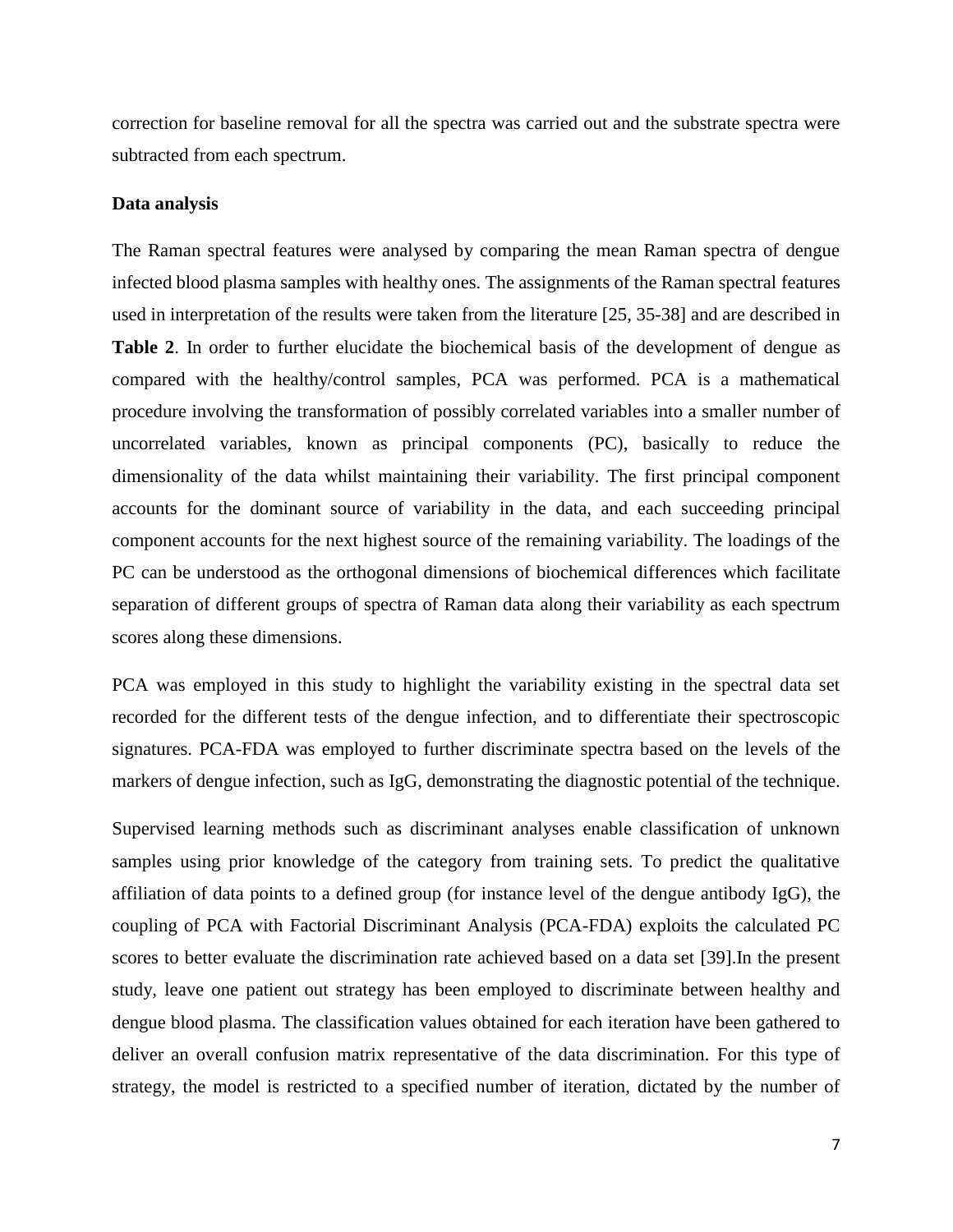patients. In present study, there are 34 groups of spectra (17 healthy and 17 dengue). Thus, in each iteration, one is patient taken out as validation and the 33 remaining are used as calibration.

| Peak cm <sup>-1</sup> | <b>Assignment</b>                                                                                                                                               |
|-----------------------|-----------------------------------------------------------------------------------------------------------------------------------------------------------------|
| 608                   | Cholesterol                                                                                                                                                     |
| 656                   | Protiens(L-histidine)                                                                                                                                           |
| 688                   | Glycine                                                                                                                                                         |
| 708                   | Tryptophan                                                                                                                                                      |
| 802                   | Uracil-based ring breathing mode                                                                                                                                |
| 828                   | Proline, hydroxyproline, tyrosine, $v_2PO_2$ stretch of nucleic acids                                                                                           |
| 849                   | Most probably due to single-bond stretching vibration for the amino acids and<br>valine and polysaccharides. Also assigned to proline, tyrosine, tryptophan-IgG |
| 875                   | Antisymmetric stretch vibration of choline group $N^+(CH_3)_3$ , characteristic of                                                                              |
|                       | phospholipids                                                                                                                                                   |
| 880                   | Tryptophan                                                                                                                                                      |
| 1102                  | O-P-O backbone stretch of DNA                                                                                                                                   |
| 1164                  | C-H bending tyrosine                                                                                                                                            |
| 1239                  | Amide III and CH <sub>2</sub> wagging vibration from glycine backbone and proline side                                                                          |
|                       | chains                                                                                                                                                          |
| 1297                  | Lipids/Palmitic acid                                                                                                                                            |
| 1317                  | Guanine (B, Z-marker)                                                                                                                                           |
| 1343                  | CH <sub>3</sub> , CH <sub>2</sub> wagging (collagen assignment) Glucose                                                                                         |
| 1491                  | C-N stretching vibration coupled with the in-plane C-H bending in amino                                                                                         |
|                       | radical cations                                                                                                                                                 |
| 1507                  | N-H bending                                                                                                                                                     |
| 1540                  | Amide carbonyl group vibration and aromatic hydrogens                                                                                                           |
| 1587                  | Phenylalanine, Haemoglobin                                                                                                                                      |
| 1640                  | Amide I band (protein band), C=O coupled to $\delta NH_2$ in plane                                                                                              |
| 1680                  | Amide I band (protein band)                                                                                                                                     |
| 1719                  | Lipid                                                                                                                                                           |
| 1736                  | $C=O$ ester (lipids)                                                                                                                                            |

**Table 2:** Raman spectral peaks observed in the Raman spectra of healthy and dengue infected blood plasma samples.

# **Results and Discussion**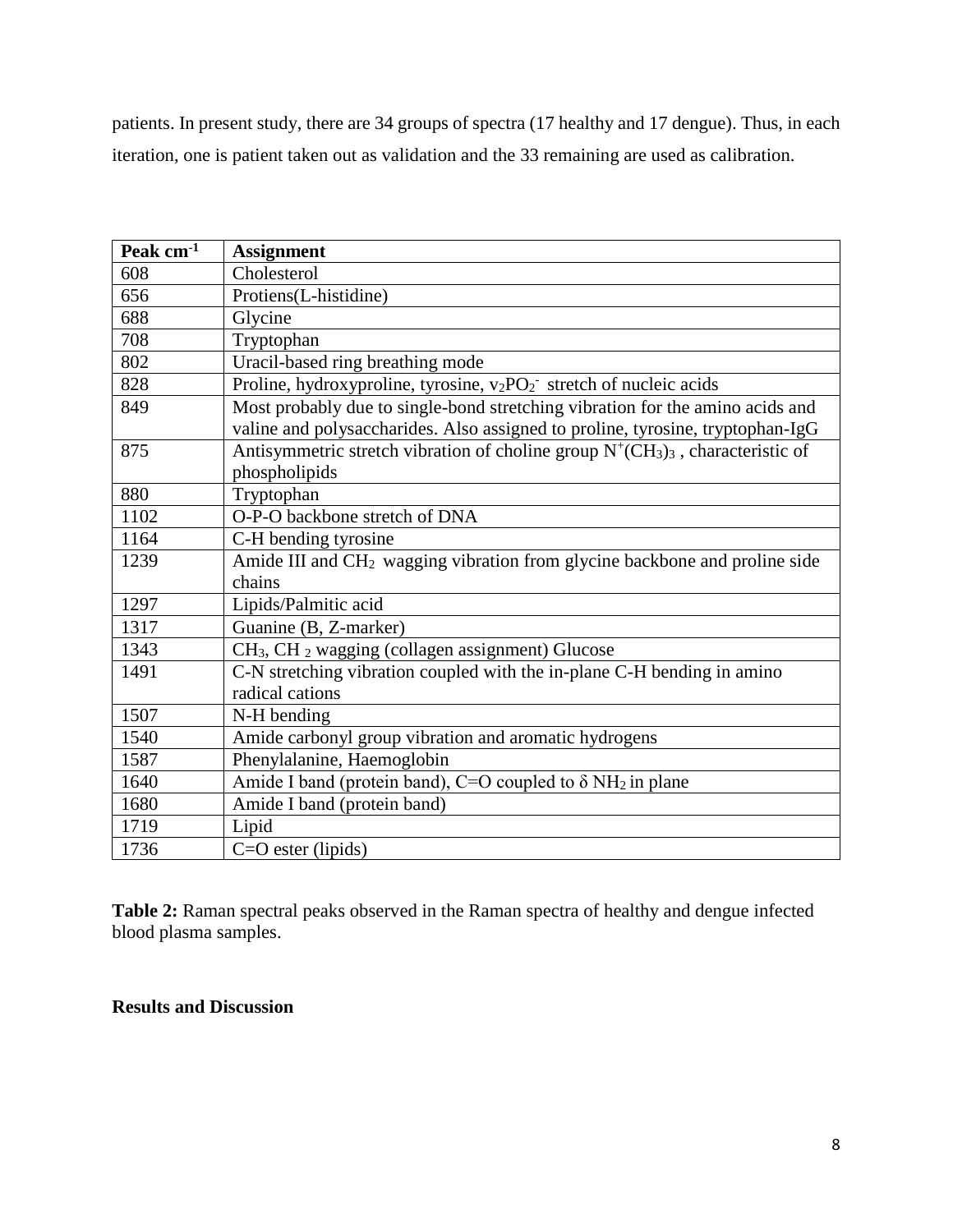Figure 1 plots the ELISA based serology results of all three biomarkers for all samples, demonstrating that there is no clear correlation between the relative levels of the different biomarkers across the sample set. As can also be seen from Table 1, there are many instances of high levels of one biomarker, and normal levels of one or both of the other two. The serology biomarkers are therefore not an unambiguous diagnostic test for the presence of dengue infection. Ns1 is an antigen while IgG and IgM are antibodies and their serological levels in plasma depend on the day of the infection, as antigen (Ns1) can be detected 4-5 days after infection and antibodies including IgM are detectable 3-5 days after infection, but are undetectable after 2-3 month, while IgG is detectable after one week to several months [40-42].

Figure 2 shows the mean Raman spectra of the healthy (control) and dengue infected blood plasma samples. The major differences in the Raman spectral features are labelled as vertical lines, and are assigned in Table 2. These spectral features can be considered as Raman spectral markers of biochemical changes associated with the dengue infection. Increases are seen in bands associated with the lipidic contents including  $608 \text{cm}^{-1}$ ,  $875 \text{cm}^{-1}$ ,  $1297 \text{cm}^{-1}$ ,  $1719 \text{cm}^{-1}$  and  $1736 \text{cm}^{-1}$ . Notably, in the literature [38] these bands are associated specifically as cholesterol  $(608 \text{cm}^{-1})$ , choline  $(875 \text{cm}^{-1})$ , palmitic acid  $(1297 \text{cm}^{-1})$ , glutamic acid  $(1719 \text{cm}^{-1})$  and ester groups  $(1736 \text{cm}^{-1})$ , indicating an increase in lipidic content in dengue infected samples. The lipids provide sites for the virus to attach, and hence a high concentration of lipids in dengue infected blood plasma can be associated with the dengue infection [43]. Furthermore, the complement-fixing of antibodies IgM is greater for higher amount of cholesterol and the Raman feature at 608 cm<sup>-1</sup> is consistent with a high concentration of cholesterol (lipids) in the Raman spectra of dengue samples, so this peak may be associated with the greater complement fixing of the IgM and hence development of the dengue disease [44].

Raman spectral features associated with proteins are also observed as prominent differentiating factors. The peak intensity of the feature at 1239 cm<sup>-1</sup>(amide III (CH<sub>2</sub> wagging vibration)) is greater in the mean Raman spectra of dengue infected blood plasma. This has previously been associated with IgM  $[45]$ . There is also an increase in the intensity at 1409 cm<sup>-1</sup> in dengue infected samples which can be associated with the IgG antibody (IgG  $(v_s \text{COO}^{-1})$ ). The Raman spectral features at "608 (lipids), 688 (glycine), 708 (tryptophan), 1164 (C-H bending), 1297 (lipids), 1507 (protein A), 1640 and 1680 (amide-I) and 1719 cm-1 (lipids) are observed with significantly higher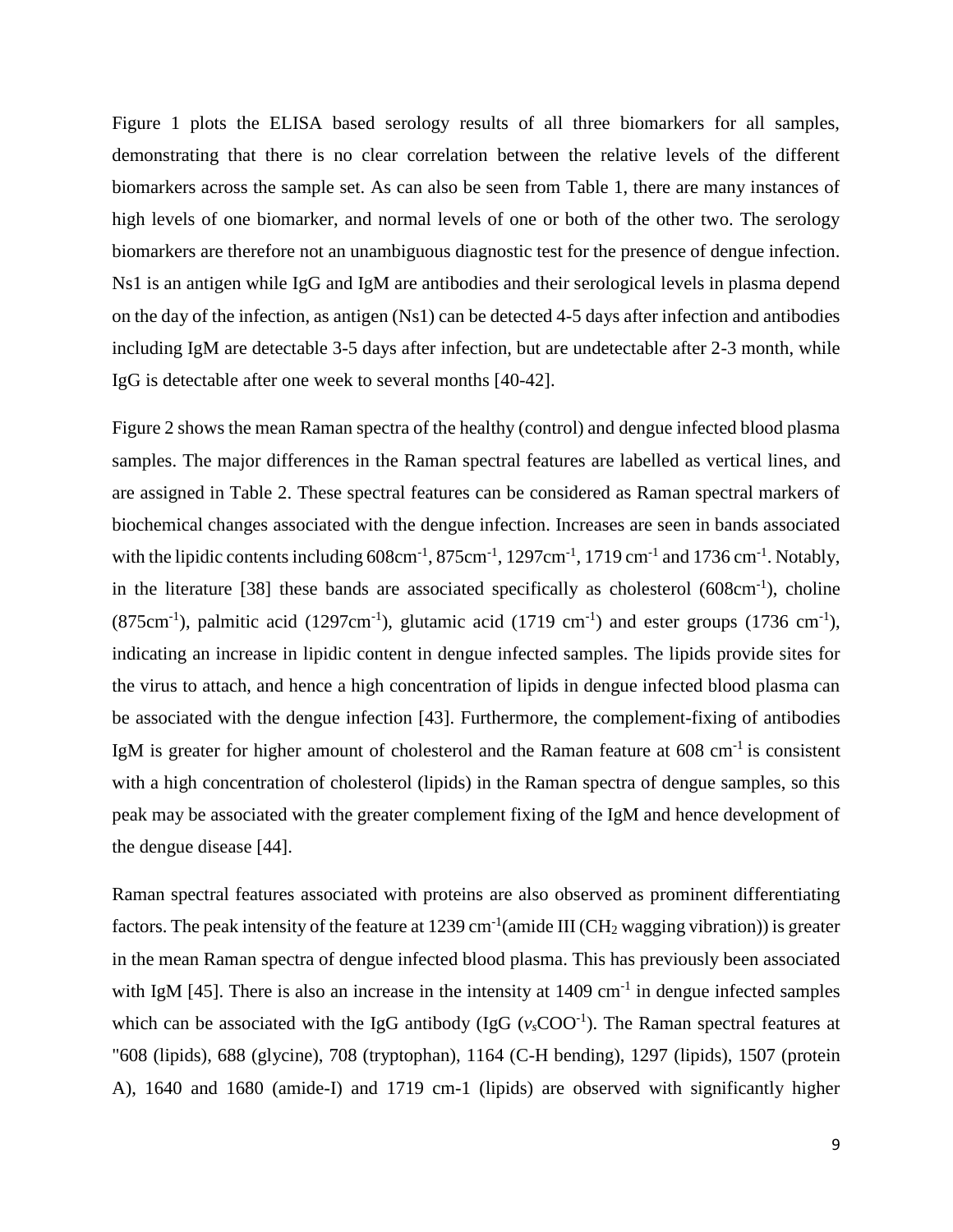intensities in dengue positive samples as compared to dengue negative samples/healthy ones and are also associated with proteins. Notably, although the samples were measured in their wet state, the characteristic, but weak, water feature at  $\sim$ 1640cm-1 is not apparent in the spectrum of the control.

Other spectral features associated with proteins include those at 880(tryptophan), 656(L-histidine) and 1164(tyrosine), 1102(amide III of proteins), 1343(CH3, CH<sup>2</sup> wagging), 1587(haemoglobin) and  $1317 \text{ cm}^{-1}$  (C-H deformation), and have higher intensity in dengue infected blood plasma samples than in healthy volunteers.

Notably, the Raman spectral features at 828 and 849cm<sup>-1</sup>, associated with out of plane tyrosine ring breathing [46], have higher intensity in the mean Raman spectra of healthy than dengue infected samples. A small peak evident with higher intensity in dengue infected spectra at 1491  $cm<sup>-1</sup>$  is due the C-N stretching vibration coupled with the in plane C-H bending in amino radical cations. The peak at  $1507 \text{ cm}^{-1}$ , again present with significantly higher intensity in the mean Raman spectra of dengue infected blood plasma, is due to N-H bending and has been reported for lysine present in protein A [47], which strongly binds IgG and makes variable binding with IgM [48]. The small peak at  $1540 \text{ cm}^{-1}$  which is significant in the dengue infected blood plasma is the Raman feature of the amide carbonyl group vibration and aromatic hydrogen and it has been reported that this peak is associated with the non structural protein (Ns1) [49]. The prominence of proteins in the Raman spectral data of dengue infected blood plasma can therefore be associated with the presence of dengue virus.

Figure 3 (a) presents the PCA scatter plot of Raman spectral data of blood plasma of healthy volunteers versus those of dengue patients, in which dengue infected spectra are clustered in the positive side of x-axis, indicated by red dots and healthy blood plasma spectra are negative, shown by blue dots. A reasonably good separation of the datasets is indicated according to the 1<sup>st</sup>principle component (PC1 -77.42% of variance). The PCA loading associated with PC1 is shown in Figure 3 (b), in which the positive loadings can be associated with the Raman spectral data clustered in the positive axis of the PC-1 and the negative loadings can be associated with the Raman spectral data clustered in the negative side of the x-axis [50].The major features of the PCA loading plot are almost the same as the differences observed in the Raman mean spectra of healthy verses dengue (Figure 1). The PCA loading plot shows differences at 608, 1297, 1409, 1719 and 1736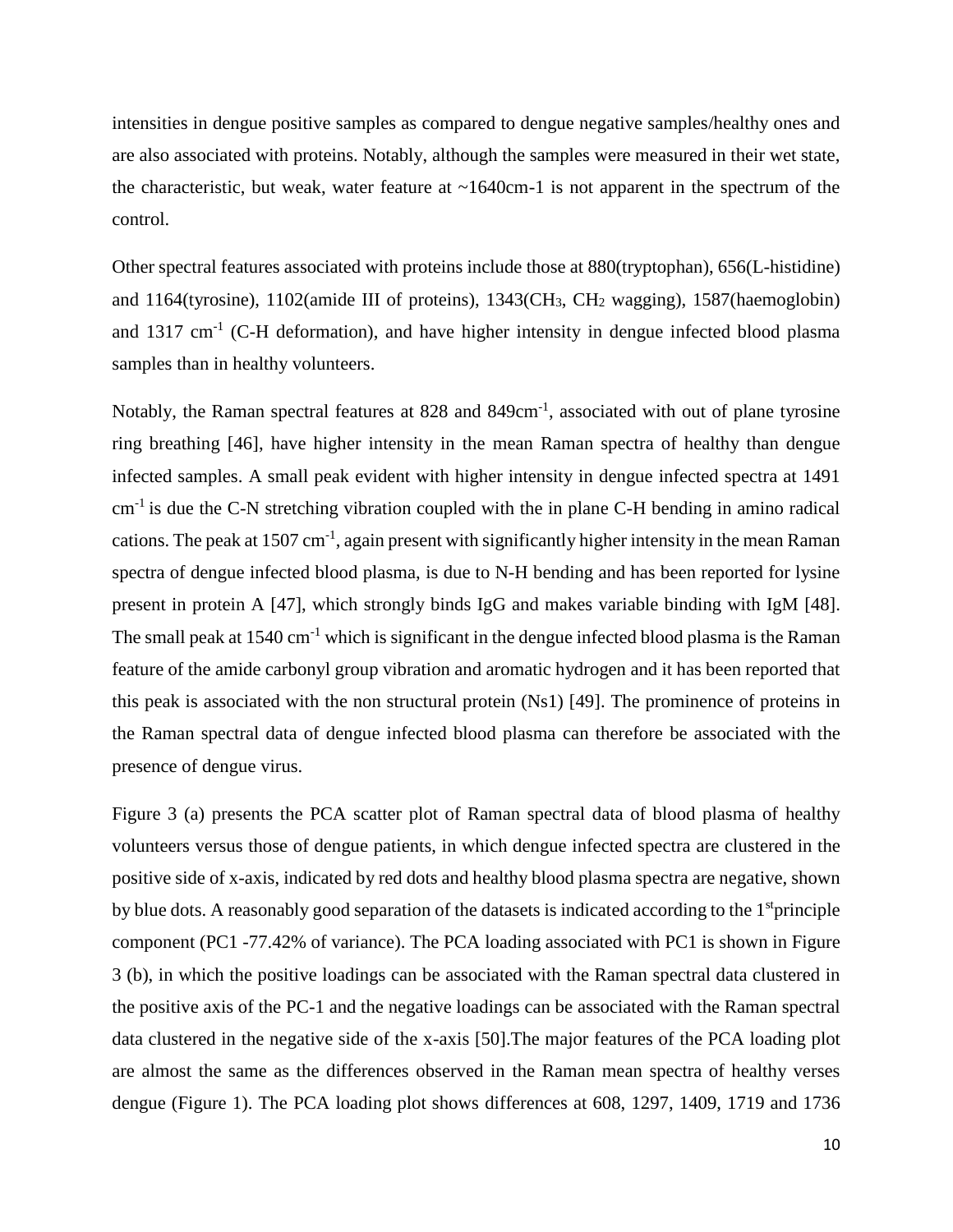cm<sup>-1</sup>, also found in the mean Raman spectra of dengue infected blood plasma. These are the Raman features for lipids which can be associated with the anti-bodies (IgM and IgG) produced against infection. Similarly, the differences at 880, 1239, 1491, 1507, 1540, 1640, and 1680 cm<sup>-1</sup> in the PCA loadings plot on the positive x-axis of PC-1 are the Raman signals for proteins. These features may be considered as identification markers of dengue virus infection and have been reported at 1540 cm-1 for Ns1 in earlier research [49]. So, it can be extrapolated that other Raman spectral features like 880, 1491, 1507, 1640, and 1680  $cm^{-1}$  may also be indication of dengue virus infection.

As shown in Figure 1, there is little or no correlation between the levels of the three biomarkers, as determined by ELISA. Similarly, the distribution of the Raman spectra in the PCA of the dengue samples versus control shows no correlation with biomarker levels, as indicated in the Supplemental Material, **Figures S1-3**. Notably, samples with low levels of biomarkers are often well discriminated from the controls, indicating that Raman Spectroscopic analysis provides a more holistic analysis of the biochemical content of the blood sample.

In order to quantify the diagnostic potential of the spectroscopic technique, a further classification of the control and dengue groups using PCA-FDA was carried out. The results are shown in **Table 3**, which indicates that, based on the spectroscopic analysis of the current, albeit limited, cohort of samples, Principal Components Analysis (PCA) coupled with Factorial Discriminant Analysis, values of 97.95% sensitivity and 95.40% specificity for identification of dengue infection can be achieved., which is comparable with the sensitivity of 98% and specificity of 100% of dengue kit, as quoted on the dengue-kit used for the current study (Vircell Cat No. G1018, M1018). Notably, however, each test needs to be performed separately and independently for each sample, and is thus more demanding on consumables and therefore cost, whereas the Raman assay is label free, and simply requires the plasma from the blood of the dengue patients.

|               | <b>Dengue</b> | <b>Normal</b> | Total/group | <b>Specificity</b> |
|---------------|---------------|---------------|-------------|--------------------|
| <b>Dengue</b> | 383           | 10            | 391         | 95.40%             |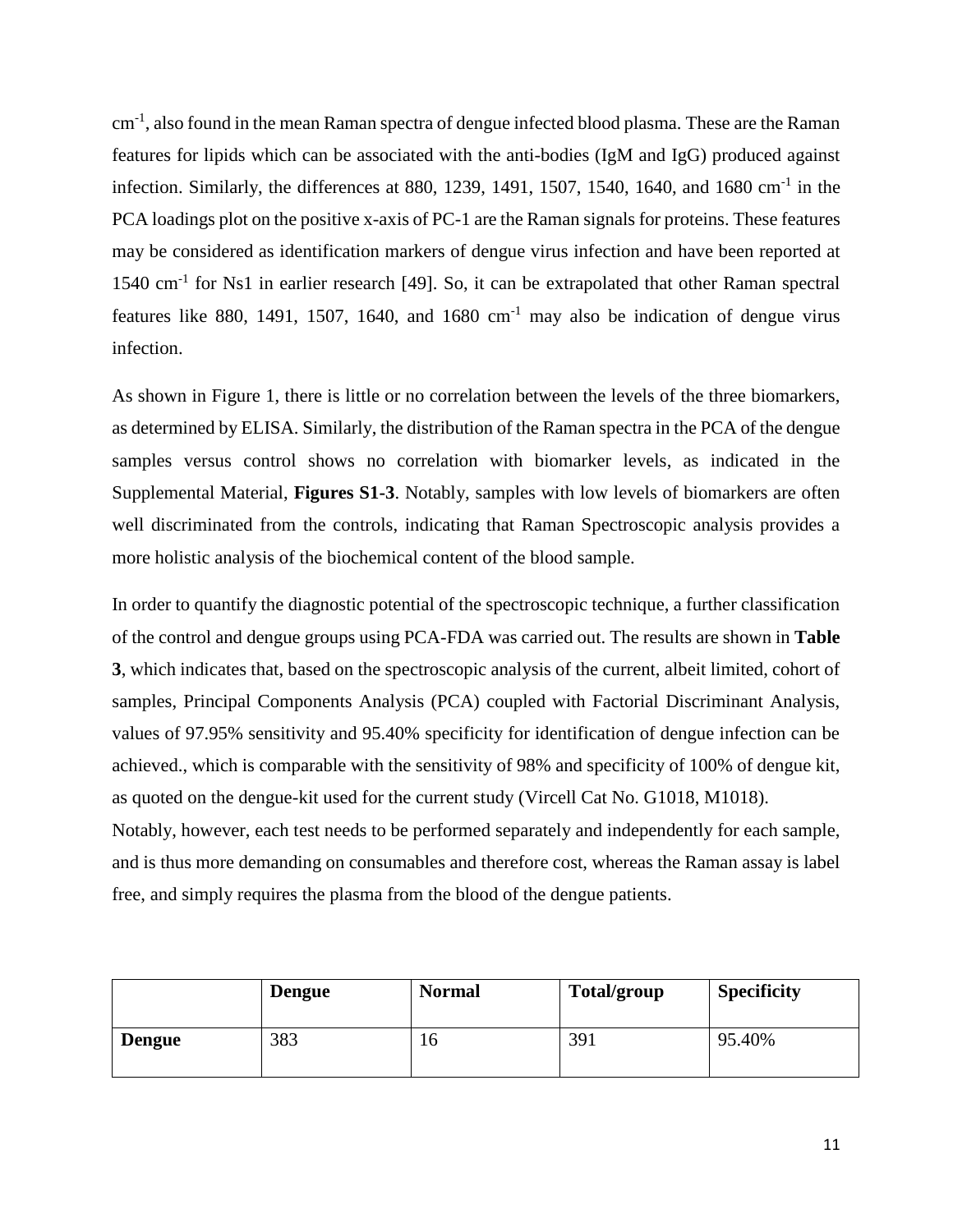| <b>Normal</b> | U | 222<br>JJZ           | 348 | <b>Sensitivity</b> |
|---------------|---|----------------------|-----|--------------------|
|               |   | <b>Total spectra</b> | 739 | 97.95%             |

**Table 3**: Results of the PCA-FDA for the Raman spectral data of dengue positive and normal blood plasma samples.

Performed individually, any one of the ELISA based biomarker tests can indicate low levels of infection, whereas another of the tests indicates high. For the example of IgM screening of the patient cohort represented in Table 1, 7 patients are diagnosed as "Low", for which the other two tests yield a value of "high" or "medium", indicating a sensitivity of this test alone of as low as 63%. As a further demonstration of the potential of a Raman based assay, the control samples were compared with those samples which registered low for only one biomarker, but not the other two, by employing PCA and PCA-FDA. The samples selected in this way thus include Low Ns1 (D5, D6), Low IgM (D2, D3, D10) and Low IgG (D7, D11, D16) (**Table 1**).

Figure 4 shows the PCA scatter plot of the Raman spectral data of control, versus the reduced dataset of blood plasma samples from dengue patients. There is reasonably good separation of the controls versus low levels of these three biomarkers of dengue by PC-1 (80.36 %). Notably, as all the three biomarkers are uncorrelated with each other as the samples which have low levels of one biomarker may have medium or high levels of other biomarker, they do not appear here as separate clusters in the PCA scatter plot. PCA-FDA results, for the comparison of Normal samples with the dataset of all lows mixed (Ns1, IgM and IgG) are shown in **Table 4**, which indicates that the presence of dengue infection in blood samples can be identified with a sensitivity of 97.38% and a specificity of 86.18%, in samples for which one of the biomarkers scored low.

| <b>Dengue</b> | <b>Normal</b> | Total/group | <b>Specificity</b> |
|---------------|---------------|-------------|--------------------|
| (All lows)    |               |             |                    |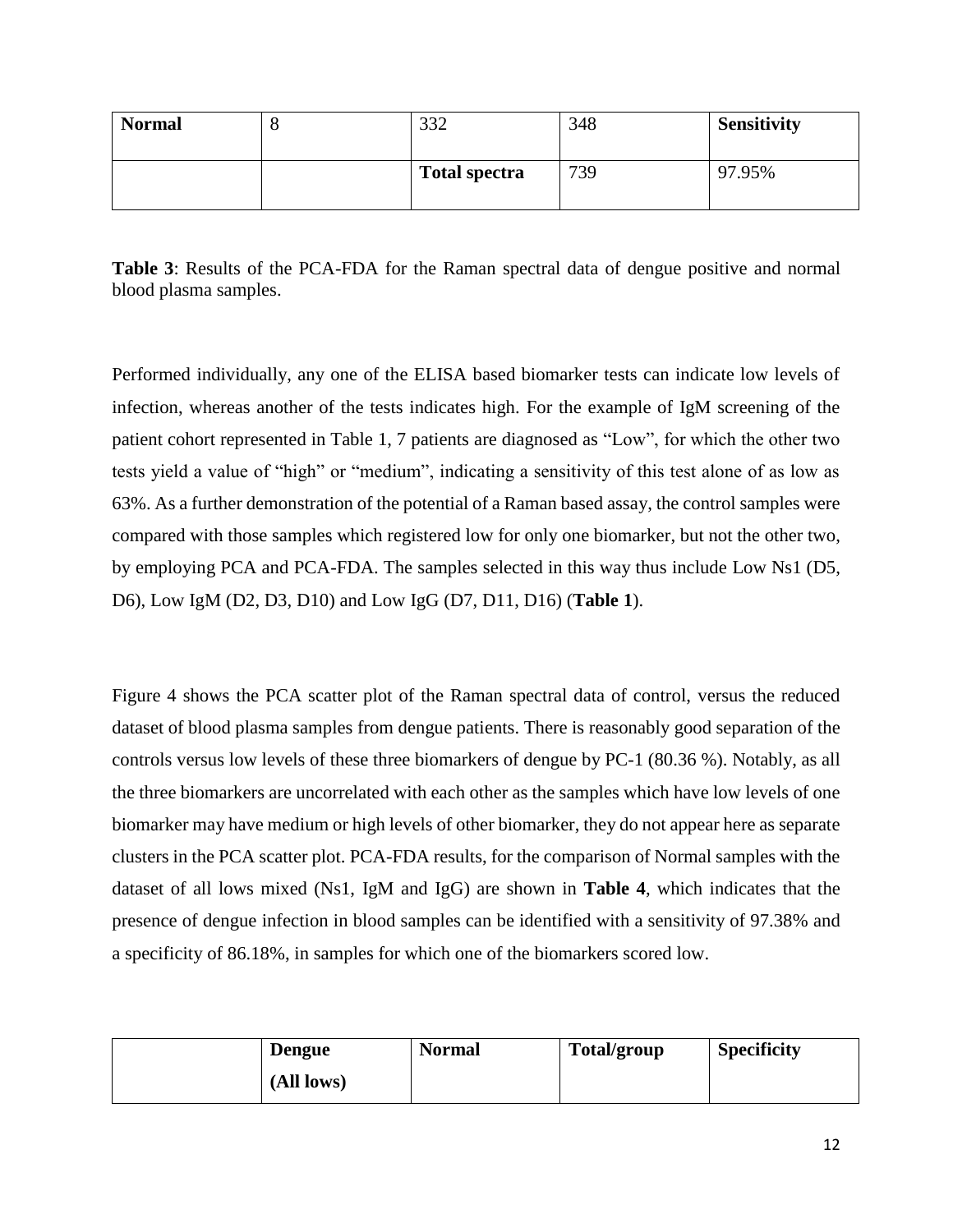| <b>Dengue</b> | 186 |                      | 191 | 86.18%             |
|---------------|-----|----------------------|-----|--------------------|
| (All lows)    |     |                      |     |                    |
| <b>Normal</b> | 47  | 293                  | 340 | <b>Sensitivity</b> |
|               |     | <b>Total spectra</b> | 531 | 97.38%             |

**Table 4**: Results of the PCA-FDA for the Raman spectral data of Normal versus all lows mixed (Ns1,IgM and IgG) samples.

### **Conclusions:**

The potential of Raman spectroscopy for the diagnosis and characterisation of healthy and dengue infected human blood plasma samples has been demonstrated. The spectral analysis indicates that distinct Raman spectral features are observed in the dengue positive samples, potentially associated with the development of the disease, as compared to the healthy samples. These Raman spectral features hence can be considered as markers of the dengue development and can be helpful for the diagnosis of the disease. Multivariate analysis with PCA and PCA-FDA enables a more precise identification of these spectral markers, and also allows a quantification of the diagnostic potential. Notably, as the Raman analysis is not based specifically on an individual biomarker, it provides a more holistic view of the biochemical content of the sample, and abnormalities associated with the disease. Critically, it identifies the presence of the disease in samples for which at least one of the biomarker tests indicated low levels, and thus can be considered an alternative for improved, unambiguous screening.

# **Conflict of Interest**

The authors declare that there is no conflict of interest for this research work.

# **References**

[1] S. Bhatt, P.W. Gething, O.J. Brady, J.P. Messina, A.W. Farlow, C.L. Moyes, J.M. Drake, J.S. Brownstein, A.G. Hoen, O. Sankoh, The global distribution and burden of dengue, Nature, 496 (2013) 504-507. [2] D. Subedi, A.W. Taylor-Robinson, Laboratory diagnosis of dengue infection: Current techniques and future strategies, Open Journal of Clinical Diagnostics, 2014 (2014).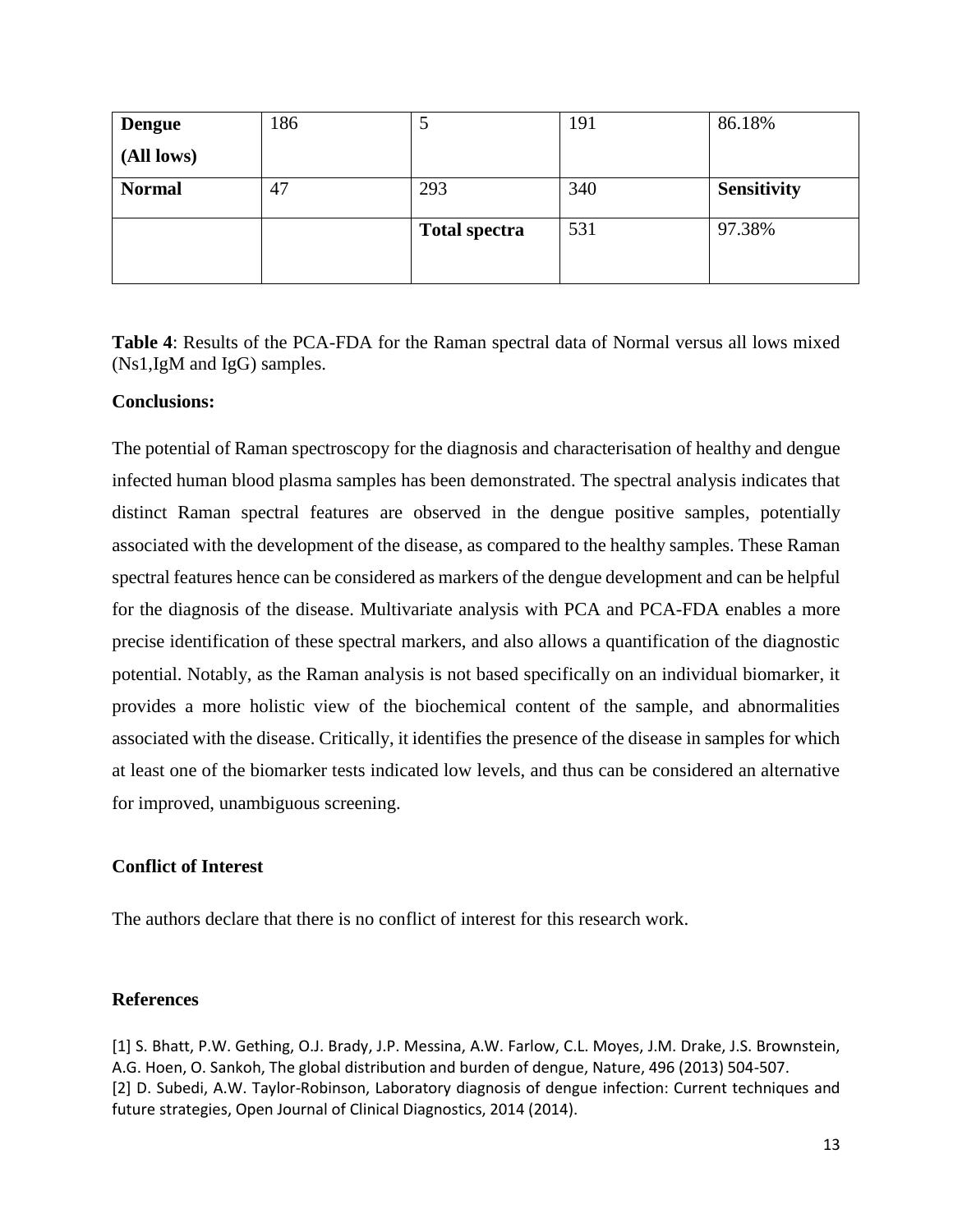[3] C.C. Carlos, K. Oishi, M.T. Cinco, C.A. Mapua, S. Inoue, D.J.M. Cruz, M.A.M. Pancho, C.Z. Tanig, R.R. Matias, K. Morita, Comparison of clinical features and hematologic abnormalities between dengue fever and dengue hemorrhagic fever among children in the Philippines, The American journal of tropical medicine and hygiene, 73 (2005) 435-440.

[4] M.G. Guzmán, G. Kouri, J. Bravo, L. Valdes, V. Susana, S.B. Halstead, Effect of age on outcome of secondary dengue 2 infections, International journal of infectious diseases, 6 (2002) 118-124.

[5] L. Kittigul, P. Pitakarnjanakul, D. Sujirarat, K. Siripanichgon, The differences of clinical manifestations and laboratory findings in children and adults with dengue virus infection, Journal of Clinical Virology, 39 (2007) 76-81.

[6] S. Yacoub, P.K. Lam, L.H.M. Vu, T.L. Le, N.T. Ha, T.T. Toan, N.T. Van, N.T.H. Quyen, H.T. Le Duyen, N. Van Kinh, Association of microvascular function and endothelial biomarkers with clinical outcome in dengue: an observational study, The Journal of infectious diseases, 214 (2016) 697-706.

[7] A. Maeda, J. Maeda, Review of diagnostic plaque reduction neutralization tests for flavivirus infection, The Veterinary Journal, 195 (2013) 33-40.

[8] S. Alcon, A. Talarmin, M. Debruyne, A. Falconar, V. Deubel, M. Flamand, Enzyme-linked immunosorbent assay specific to Dengue virus type 1 nonstructural protein NS1 reveals circulation of the antigen in the blood during the acute phase of disease in patients experiencing primary or secondary infections, Journal of clinical microbiology, 40 (2002) 376-381.

[9] S. Datta, C. Wattal, Dengue NS1 antigen detection: A useful tool in early diagnosis of dengue virus infection, Indian journal of medical microbiology, 28 (2010) 107.

[10] F.M. Kassim, M.N. Izati, T. TgRogayah, Y.M. Apandi, Z. Saat, Use of dengue NS1 antigen for early diagnosis of dengue virus infection, Southeast Asian Journal of Tropical Medicine and Public Health, 42 (2011) 562.

[11] S. Zainah, A.A. Wahab, M. Mariam, M. Fauziah, A. Khairul, I. Roslina, A. Sairulakhma, S. Kadimon, M.M. Jais, K. Chua, Performance of a commercial rapid dengue NS1 antigen immunochromatography test with reference to dengue NS1 antigen-capture ELISA, Journal of virological methods, 155 (2009) 157-160. [12] T. Jaenisch, D.T.H. Tam, N.T.T. Kieu, T. Ngoc, N.T. Nam, N. Van Kinh, S. Yacoub, N. Chanpheaktra, V. Kumar, L.L.C. See, Clinical evaluation of dengue and identification of risk factors for severe disease: protocol for a multicentre study in 8 countries, BMC infectious diseases, 16 (2016) 120.

[13] E.F.B. SHAIR, A NOVEL APPROACH TO PREDICT RISK IN DENGUE HEMORRHAGIC FEVER (DHF) USING NEURAL NETWORK, in, Universiti Teknologi Malaysia, 2009.

[14] W.H. Organization, Dengue guidelines for diagnosis, treatment, prevention and control: new edition, (2009).

[15] W.H. Organization, S.P.f. Research, T.i.T. Diseases, W.H.O.D.o.C.o.N.T. Diseases, W.H.O. Epidemic, P. Alert, Dengue: guidelines for diagnosis, treatment, prevention and control, World Health Organization, 2009.

[16] V. Wiwanitkit, Dengue fever: diagnosis and treatment, Expert review of anti-infective therapy, 8 (2010) 841-845.

[17] P. Crow, J. Uff, J. Farmer, M. Wright, N. Stone, The use of Raman spectroscopy to identify and characterize transitional cell carcinoma in vitro, BJU international, 93 (2004) 1232-1236.

[18] C.A. Owen, I. Notingher, R. Hill, M. Stevens, L.L. Hench, Progress in Raman spectroscopy in the fields of tissue engineering, diagnostics and toxicological testing, Journal of Materials Science: Materials in Medicine, 17 (2006) 1019-1023.

[19] F.M. Lyng, E.Ó. Faoláin, J. Conroy, A. Meade, P. Knief, B. Duffy, M. Hunter, J. Byrne, P. Kelehan, H. Byrne, Vibrational spectroscopy for cervical cancer pathology, from biochemical analysis to diagnostic tool, Experimental and molecular pathology, 82 (2007) 121-129.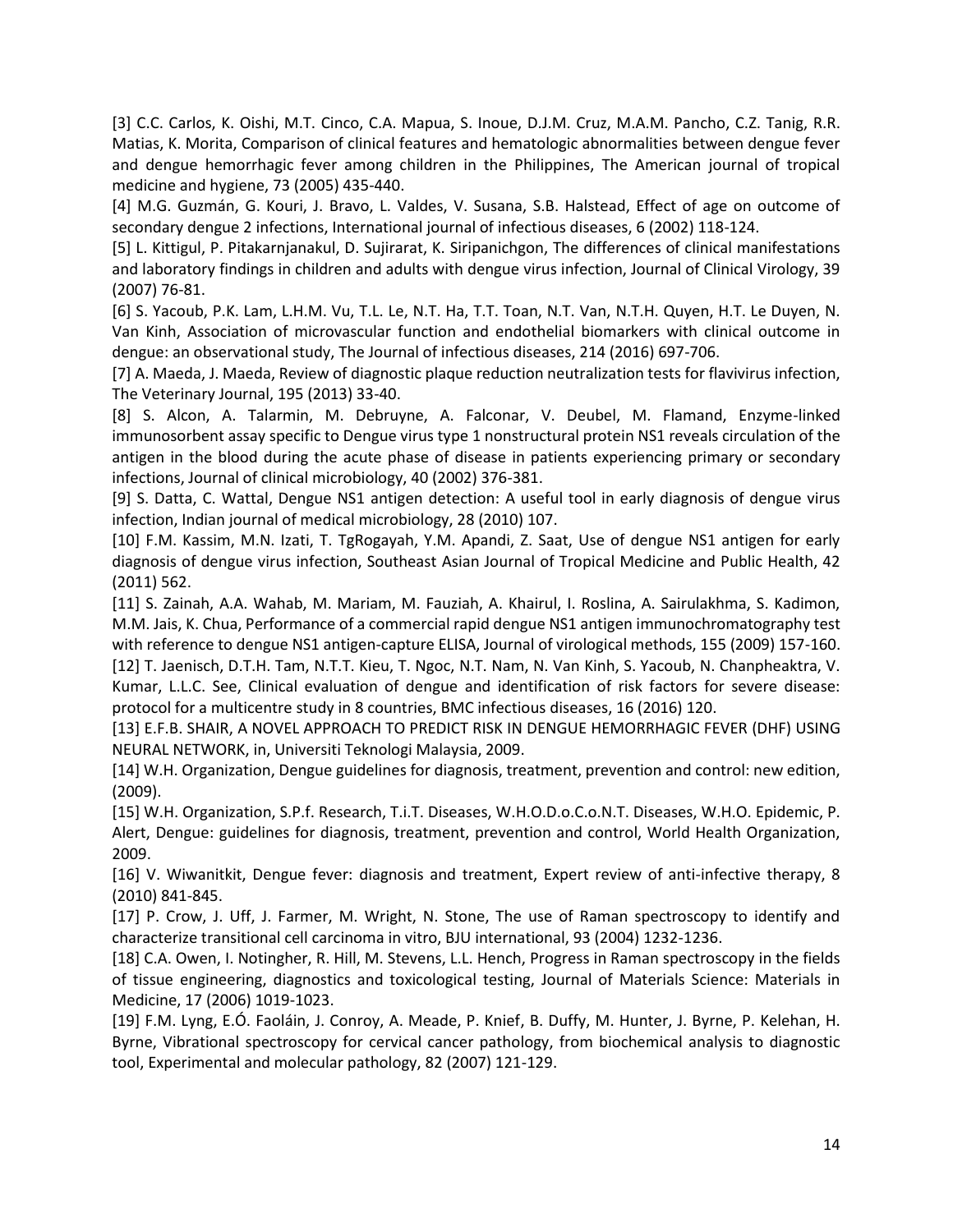[20] P. Knief, C. Clarke, E. Herzog, M. Davoren, F.M. Lyng, A.D. Meade, H.J. Byrne, Raman spectroscopy–a potential platform for the rapid measurement of carbon nanotube-induced cytotoxicity, Analyst, 134 (2009) 1182-1191.

[21] J. Chan, S. Fore, S. Wachsmann‐Hogiu, T. Huser, Raman spectroscopy and microscopy of individual cells and cellular components, Laser & Photonics Reviews, 2 (2008) 325-349.

[22] Z. Farhane, F. Bonnier, A. Casey, H.J. Byrne, Raman micro spectroscopy for in vitro drug screening: subcellular localisation and interactions of doxorubicin, Analyst, 140 (2015) 4212-4223.

[23] T. Huser, C.A. Orme, C.W. Hollars, M.H. Corzett, R. Balhorn, Raman spectroscopy of DNA packaging in individual human sperm cells distinguishes normal from abnormal cells, Journal of biophotonics, 2 (2009) 322.

[24] A.D. Meade, C. Clarke, F. Draux, G.D. Sockalingum, M. Manfait, F.M. Lyng, H.J. Byrne, Studies of chemical fixation effects in human cell lines using Raman microspectroscopy, Analytical and bioanalytical chemistry, 396 (2010) 1781-1791.

[25] A.D. Meade, F.M. Lyng, P. Knief, H.J. Byrne, Growth substrate induced functional changes elucidated by FTIR and Raman spectroscopy in in–vitro cultured human keratinocytes, Analytical and bioanalytical chemistry, 387 (2007) 1717-1728.

[26] H. Nawaz, F. Bonnier, P. Knief, O. Howe, F.M. Lyng, A.D. Meade, H.J. Byrne, Evaluation of the potential of Raman microspectroscopy for prediction of chemotherapeutic response to cisplatin in lung adenocarcinoma, Analyst, 135 (2010) 3070-3076.

[27] H. Nawaz, F. Bonnier, A.D. Meade, F.M. Lyng, H.J. Byrne, Comparison of subcellular responses for the evaluation and prediction of the chemotherapeutic response to cisplatin in lung adenocarcinoma using Raman spectroscopy, Analyst, 136 (2011) 2450-2463.

[28] H. Nawaz, A. Garcia, A.D. Meade, F.M. Lyng, H.J. Byrne, Raman micro spectroscopy study of the interaction of vincristine with A549 cells supported by expression analysis of bcl-2 protein, Analyst, 138 (2013) 6177-6184.

[29] M. Saleem, M. Bilal, S. Anwar, A. Rehman, M. Ahmed, Optical diagnosis of dengue virus infection in human blood serum using Raman spectroscopy, Laser Physics Letters, 10 (2013) 035602.

[30] K.M. Ostrowska, A. Garcia, A.D. Meade, A. Malkin, I. Okewumi, J.J. O'Leary, C. Martin, H.J. Byrne, F.M. Lyng, Correlation of p16 INK4A expression and HPV copy number with cellular FTIR spectroscopic signatures of cervical cancer cells, Analyst, 136 (2011) 1365-1373.

[31] K.M. Ostrowska, A. Malkin, A. Meade, J. O'Leary, C. Martin, C. Spillane, H.J. Byrne, F.M. Lyng, Investigation of the influence of high-risk human papillomavirus on the biochemical composition of cervical cancer cells using vibrational spectroscopy, Analyst, 135 (2010) 3087-3093.

[32] H. Nawaz, N. Rashid, M. Saleem, M. Asif Hanif, M. Irfan Majeed, I. Amin, M. Iqbal, M. Rahman, O. Ibrahim, S. Baig, Prediction of viral loads for diagnosis of Hepatitis C infection in human plasma samples using Raman spectroscopy coupled with partial least squares regression analysis, Journal of Raman Spectroscopy, 48 (2017) 697-704.

[33] S. Khan, R. Ullah, A. Khan, N. Wahab, M. Bilal, M. Ahmed, Analysis of dengue infection based on Raman spectroscopy and support vector machine (SVM), Biomedical optics express, 7 (2016) 2249-2256.

[34] M. Bilal, M. Saleem, M. Bilal, T. Ijaz, S. Khan, R. Ullah, A. Raza, M. Khurram, W. Akram, M. Ahmed, Raman spectroscopy-based screening of IgM positive and negative sera for dengue virus infection, Laser Physics, 26 (2016) 115602.

[35] J. De Gelder, K. De Gussem, P. Vandenabeele, L. Moens, Reference database of Raman spectra of biological molecules, Journal of Raman Spectroscopy, 38 (2007) 1133-1147.

[36] I. Notingher, Raman spectroscopy cell-based biosensors, Sensors, 7 (2007) 1343-1358.

[37] P. Jess, V. Garcés-Chávez, D. Smith, M. Mazilu, L. Paterson, A. Riches, C. Herrington, W. Sibbett, K. Dholakia, Dual beam fibre trap for Raman microspectroscopy of single cells, Optics Express, 14 (2006) 5779-5791.